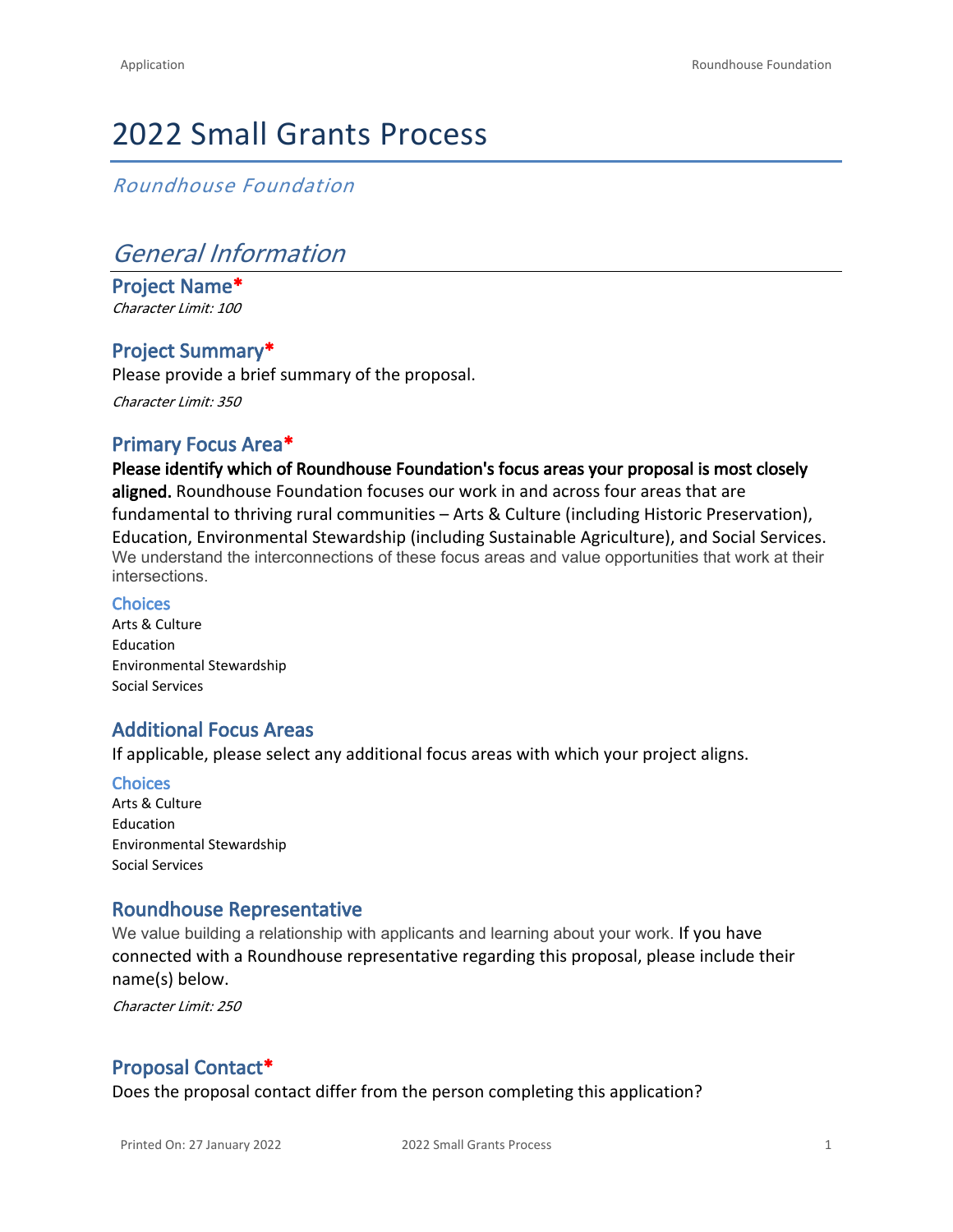#### **Choices**

Yes No

#### **If 'yes' is noted above, please enter the proposal contact's information below.**

List the following: Name Organization/Department Phone Number Email Address *Character Limit: 500*

# *Organization Information*

# **Fiscal Sponsorship\***

Is your organization an IRS-designated 501(c)3, a government entity (including special districts) or a Tribal government?

#### **Choices**

Yes No

#### **Please answer the following questions with information for your organization.**

#### **Organization Type\***

*Note: After submitting this application, you may be contacted to provide additional documentation to demonstrate proof of tax exempt status.*

#### **Choices**

Public Charity [501(c)(3)] Government Entity Tribal Government Fiscally-Sponsored Organization

#### **Mission & Vision\***

Please include your organization's mission and vision statement(s), if developed. Otherwise, briefly describe the purpose of your organization.

*Character Limit: 1000*

#### **Commitment to Diversity & Equity\***

Roundhouse Foundation recognizes that an organization's commitment to serving a diverse, equitable, and inclusive community is a critical and ongoing process. Please briefly describe how your organization is honoring diversity, creating equity and building inclusion, both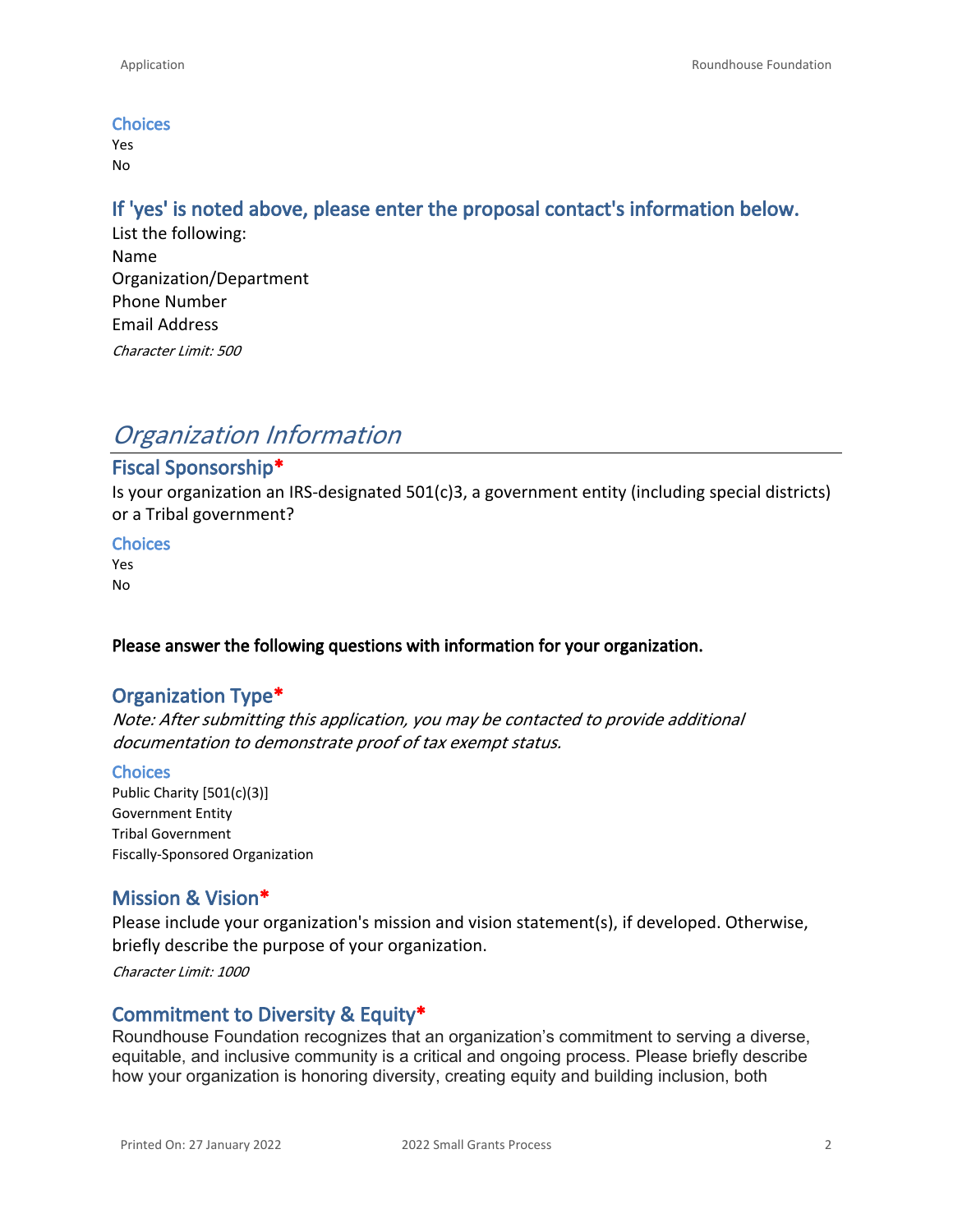internally within your organization and through your outreach and programs. What are your plans to advance this work?

*Character Limit: 1000*

#### **Total Organization Budget\***

*Character Limit: 20*

#### **Organization Annual Budget\***

Upload an annual budget for your organization. Budget should reflect both real and anticipated income and expenses.

*File Size Limit: 2 MB*

### **Board of Directors/Governing Body\***

Upload a list of your Board of Directors or Governing Committee. List should include names, roles and terms. Irrespective of size, a governing board should include independent members and should not be dominated by employees or others who are not, by their very nature, independent individuals because of family or business relationships.

*File Size Limit: 3 MB*

# *Fiscal Sponsor Information*

#### **Fiscal Sponsor Organization\***

Provide the name of the organization sponsoring your group.

*Character Limit: 250*

#### **Fiscal Sponsor Organization Type\***

<em>Note: After submitting this application, you may be contacted to provide additional

documentation to demonstrate proof of tax exempt status.</em>

#### **Choices**

Public Charity [501(c)(3)] Government Entity Tribal Government

#### **Fiscal Sponsor Contact Information\***

Please provide contact information for a representative from your fiscal sponsor. List the following: Name Organization/Department Phone Number Email Address *Character Limit: 2000*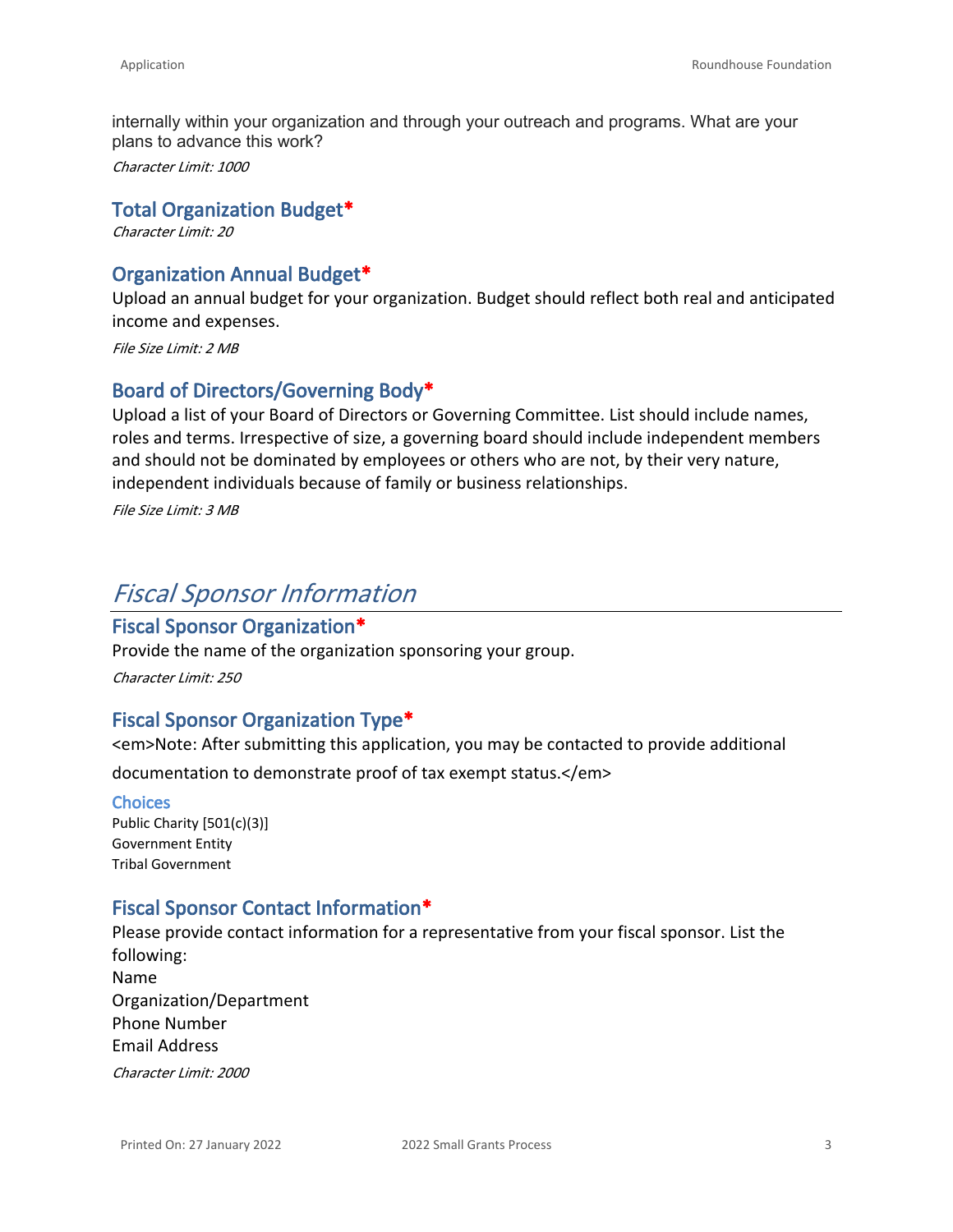#### **Fiscal Sponsorship Agreement\***

Upload a signed copy of the agreement between your group and your fiscal sponsor. *File Size Limit: 2 MB*

#### **Fiscal Sponsor Mission & Vision\***

Please include your fiscal sponsor's mission and vision statement(s). *Character Limit: 2000*

#### **Fiscal Sponsor Governing Body\***

Upload a list of your fiscal sponsor's Board of Directors or other governing body. *File Size Limit: 2 MB*

#### **Fiscal Sponsor Organization Budget\***

Upload your fiscal sponsor's annual operating budget. *File Size Limit: 2 MB*

# *Project Details*

#### **Project Description\***

**Describe your specific project, including project goals, the activities you plan to carry out, and what success will look like.** *Suggested length: 1,500 to 2,500 characters (~250-350 words)*

\*\*This question is required. The uploading of additional information is optional.\*\* *Character Limit: 5000 | File Size Limit: 2 MB*

#### **Community Need and Population Served\***

**What community need does this proposal address? How does this proposal serve community members with different lived experiences?** Briefly describe the community served by this project and how you intend to reach them. How will the project intentionally engage with the community and speak to its history, culture, and current needs? If applicable, please provide the demographic breakdown of who this proposal will serve, including number of participants, age range, race/ethnicity, and/or socioeconomic status. *Suggested length: 1,000 to 2,000 characters (~200-300 words)*

*The data collected will serve multiple purposes: to help us understand how our granting reflects the communities we serve, to equip our staff, advisors and Trustees with critical data to better serve the needs of our communities, and to track our progress with our grantees and communities.*

*Character Limit: 5000*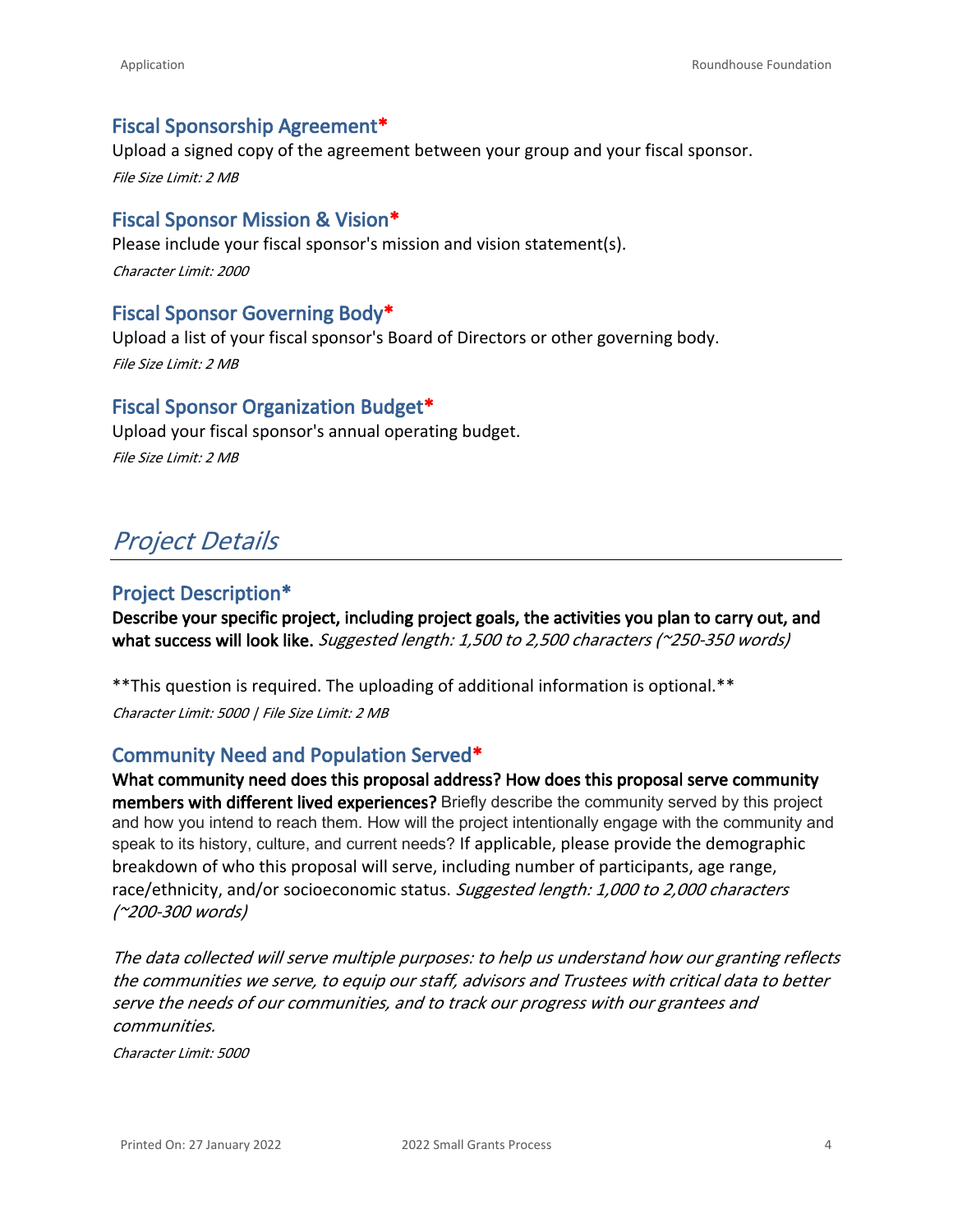### **Detailed Project Budget\***

Please upload an itemized project budget here. Budget should reflect both real and anticipated income and expenses. *While we do not require applicants to use a budget template, we provide this downloadable [excel template](https://roundhousefoundation.org/wp-content/uploads/2022/01/BudgetTemplate2022.xlsx) to inform the level of detail we hope to see in a project budget. Applicants are not required to use the provided template.*

*File Size Limit: 3 MB*

**Total Project Budget\***

*Character Limit: 20*

**Amount Requested\***

*Character Limit: 20*

### **Supporting Partners\***

Roundhouse Foundation does not favor funding total project budgets. Please list other confirmed partners for this proposal (suggested 3-5 partners).

*Character Limit: 250*

#### **Project Start Date\***

*Character Limit: 10*

## **Project End Date**

If project is ongoing (such as a request for tools or equipment that have a useful life longer than 1 year), please leave this question blank.

*Character Limit: 10*

#### **Primary Geographic Region Served\***



*Image courtesy of Oregon Office of Economic* 

*Analysis*

Please select *one* region where this proposal will primarily take place. If your project serves **multiple regions, please select the region where the majority of the work will occur and name additional regions in the question below.**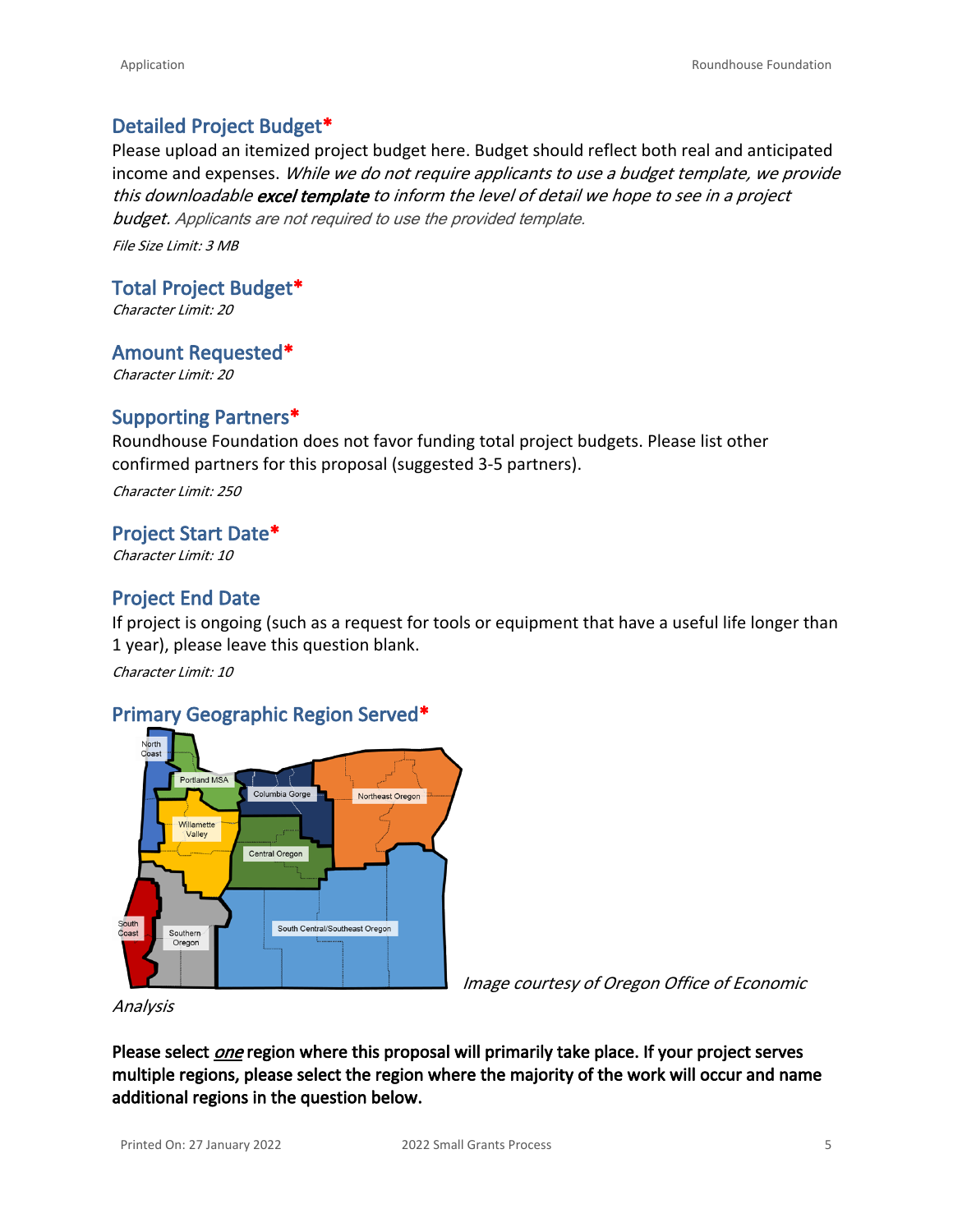Roundhouse Foundation serves rural Oregon communities, including the nine federallyrecognized Native nations and the historic 54 bands and tribes who call this land home. We recognize and hope to elevate our Tribal partners' sovereignty through our grantmaking. If applicable, please name any Native nations and/or Indigenous communities served by this proposal in the section below.

#### **Choices**

Central Oregon (Crook, Deschutes, Jefferson Counties) Columbia Gorge (Hood River, Gilliam, Sherman, Wasco, Wheeler Counties) North Coast (Clatsop, Lincoln, Tillamook Counties) Northeast Oregon (Baker, Grant, Morrow, Umatilla, Union, Wallowa Counties) Portland Metro Area (Clackamas, Columbia, Multnomah, Washington, Yamhill Counties) South Central/Southeast (Harney, Klamath, Lake, Malheur Counties) South Coast (Coos, Curry Counties) Southern Oregon (Jackson, Josephine, Douglas Counties) Willamette Valley (Benton, Lane, Linn, Marion, Polk Counties) Statewide (Oregon) **Other** 

#### **Additional Geographic Regions**

Please use this space to name other regions, including Native nations and Tribal communities, served by this project.

*Character Limit: 250*

#### **Letters of Support**

If applicable, please upload any letters of support associated with this proposal. \*\*If your proposal entails working directly with schools or youth-serving organizations, a letter(s) of support from those partners is required.

*File Size Limit: 3 MB*

#### **Supporting Documents and Additional Information**

If you have other information to support your application, please describe in the text box below and/or compile it into one document and upload it here.

If you would like to tell the story of your proposal in an audio or video format, please include **a link to the file(s)** in the text box below.

*Character Limit: 2500 | File Size Limit: 4 MB*

# *Authorized Signature*

*Important!* By entering data into the following field calling for insertion of your Name, Title, and Date, you are:

(1) representing that you are an officer or other agent for the Applicant duly authorized to enter into legally binding agreements on behalf of the Applicant.